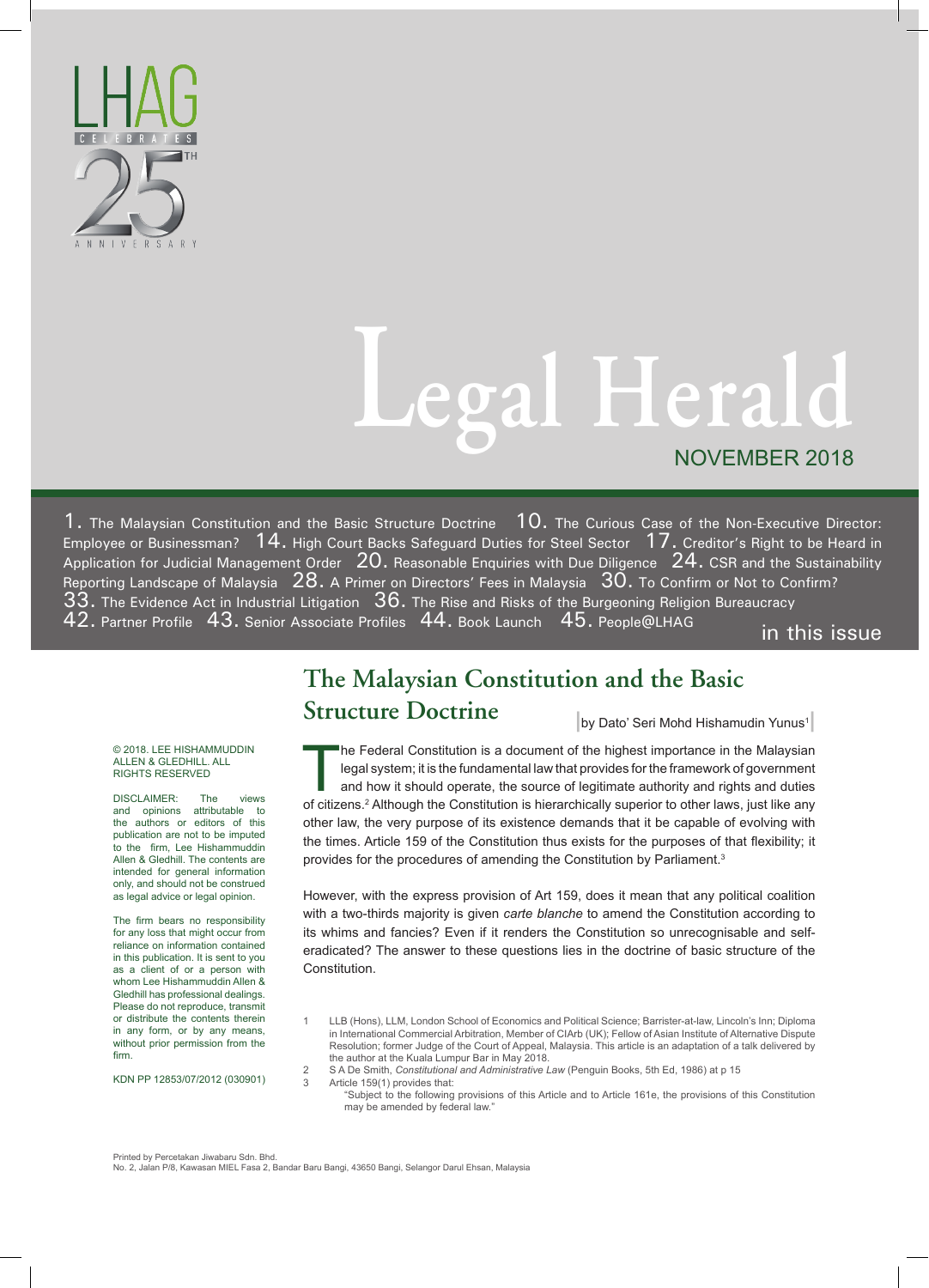# **Genesis of basic structure doctrine**

The doctrine of basic structure has its origins in Indian jurisprudence, and was subsequently accepted in other jurisdictions such as Bangladesh, Norway and the US. *Kesavananda*<sup>4</sup> is the landmark Indian Supreme Court decision that firmly laid down the basic structure doctrine. In order to better appreciate that case though, *Golaknath*<sup>5</sup> must first be discussed.

In *Golaknath*, the validity of the 17th Constitutional Amendment Act was in question. It was argued that this Act abridged the fundamental rights guaranteed by the Indian Constitution.

Article 13(2) of the Indian Constitution provides:

"The State shall not make any law which takes away or abridges the rights conferred by this part and any law made in contravention of this clause shall, to the extent of such contravention, be void."

Article 368 of the Indian Constitution prescribes the procedure to be followed by Parliament if it is desirous of amending the Constitution. The majority of the Indian Supreme Court declared that Parliament will have no power from the date of this decision to amend any of the provisions of Part III of the Constitution so as to take away or abridge fundamental rights enshrined therein.

This remarkable ruling also means that a constitutional amendment abrogating a fundamental right would be hit by Art 13(2) and so would be void. This decision overruled the earlier case of *Shankari Prasad*, 6 in which the Supreme Court held that Parliament under Art [368] can also amend the fundamental rights enumerated under the Indian Constitution.

In sustaining the Constitution (First Amendment) Act 1951, the court pointed out:

"Although 'Law' must ordinarily include constitutional law, there is a clear demarcation between ordinary law which is made in the exercise of legislative power and constitutional law, which is made in the exercise of constituent power. In the context of art 13, 'law' must be taken to mean rules or regulations made in the exercise of ordinary legislative power and not amendments to the constitution made in the exercise of the constituent power with the result that art 13(2) does not affect amendments made under art 368."

The government of India was unhappy with the decision in *Golaknath*. In 1971, Parliament passed the Constitution (Twenty-fourth Amendment) Act 1971, which was aimed at abrogating the Indian Supreme Court's decision in *Golaknath* and restoring to Parliament the power to amend the fundamental rights provisions of the Constitution. This amendment Act amended Arts 13 and 368 by inserting the following new clauses:

"13(3) Nothing in this article shall apply to any amendments to this Constitution made under art 368.

**…**

"368(1) Notwithstanding anything in this constitution, Parliament may in exercise of its constituent power amend by way of addition, variation, or repeal any provisions of this Constitution in accordance with the procedure laid down in this Article."

The constitutionality of the Constitution (Twenty-fourth Amendment) Act 1971 was challenged in *Kesavananda*. The plaintiff in that case succeeded in his challenge. The

4 *Kesavananda Bharati v State of Kerala* (1973) 4 SCC 225

5 *Golaknath v State of Punjab* 1967 AIR SC 1643 6 *Shankari Prasad Singh v Union of India* [1952] SCR 89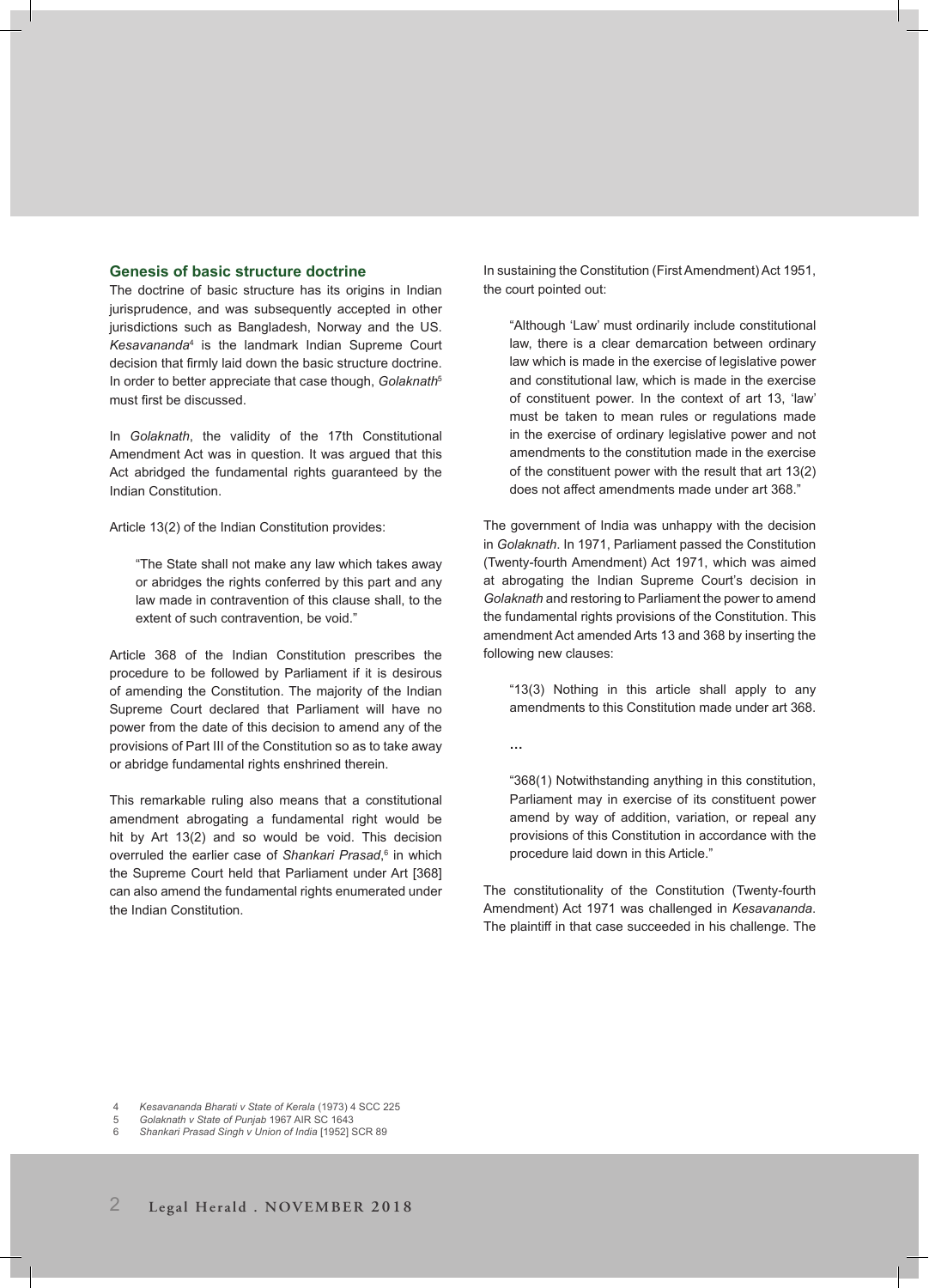

Supreme Court, comprising a bench of 13 judges (at the time, the largest bench constituted in India), held that the Twenty-fourth Amendment Act was unconstitutional and therefore void. The Supreme Court propounded the famous "Basic Features Doctrine".

The doctrine propounded is to the effect that there is an implied restraint on the amending power of Parliament, such that the power could not be exercised so as to destroy the basic structure of the Constitution. According to the majority judgments, the basic features of the Indian Constitution are:

- (1) supremacy of the Constitution;
- (2) republican and democratic form of government and sovereignty of the country;
- (3) secular character of the Constitution;
- (4) separation of powers;
- (5) federalism; and
- (6) dignity of the individual guaranteed by Parts III and IV of the Constitution.

In this regard, the decision in *Golaknath* was partially overruled by *Kesavananda* because the latter found that fundamental rights may be limited by lawmakers so long as the amendments do not infringe upon the basic features of the Indian Constitution.

In enunciating the above principle, the hurdle was that it is Parliament's power to amend the Constitution pursuant to Art 368(1). And Art 368(1) makes no mention of any "basic structure" of the Constitution that could not be amended by Parliament. In fact, the "basic structure" was nowhere mentioned in the text of the Indian Constitution. Thus, the majority judgments and the pronouncements therein displayed a classic case of judicial activism by the Supreme Court of India.

The government was most displeased with this judgment. Immediately after the decision, the post of Chief Justice fell vacant following the retirement of Chief Justice Sikri. The government indicated its displeasure by appointing Justice Ray as the new Chief Justice, bypassing three other senior judges who had ruled against the government in *Kesavananda*. Coincidentally, Justice Ray was one of the six judges who ruled in favour of the government. Following these developments, the three judges who were bypassed immediately resigned from the bench.

Despite these repercussions, the basic structure doctrine has since flourished in Indian jurisprudence. In *Indira*  Nehru Gandhi,<sup>7</sup> the Supreme Court struck down laws that violated two main features of the Indian Constitution, i.e*.* the separation of powers and democracy. In *Minerva Mills*, 8 the Constitution Amendment Act which removed the limitations on Parliament's power to amend the Constitution was challenged, and the Supreme Court ruled that the amendment was invalid because a limited amending power on Parliament is one of the basic features of the Indian Constitution.

# **Malaysian Constitution and its basic structure**

In order to determine whether the doctrine of basic structure applies to the Malaysian Constitution, it is necessary to analyse the nature of our Constitution. The starting point is to recognise it as a Westminster model constitution, which is based on the system of parliamentary democracy.

7 *Indira Nehru Gandhi v Raj Narain* AIR 1975 SC 2299

8 *Minerva Mills Ltd v Union of India* AIR 1980 SC 1789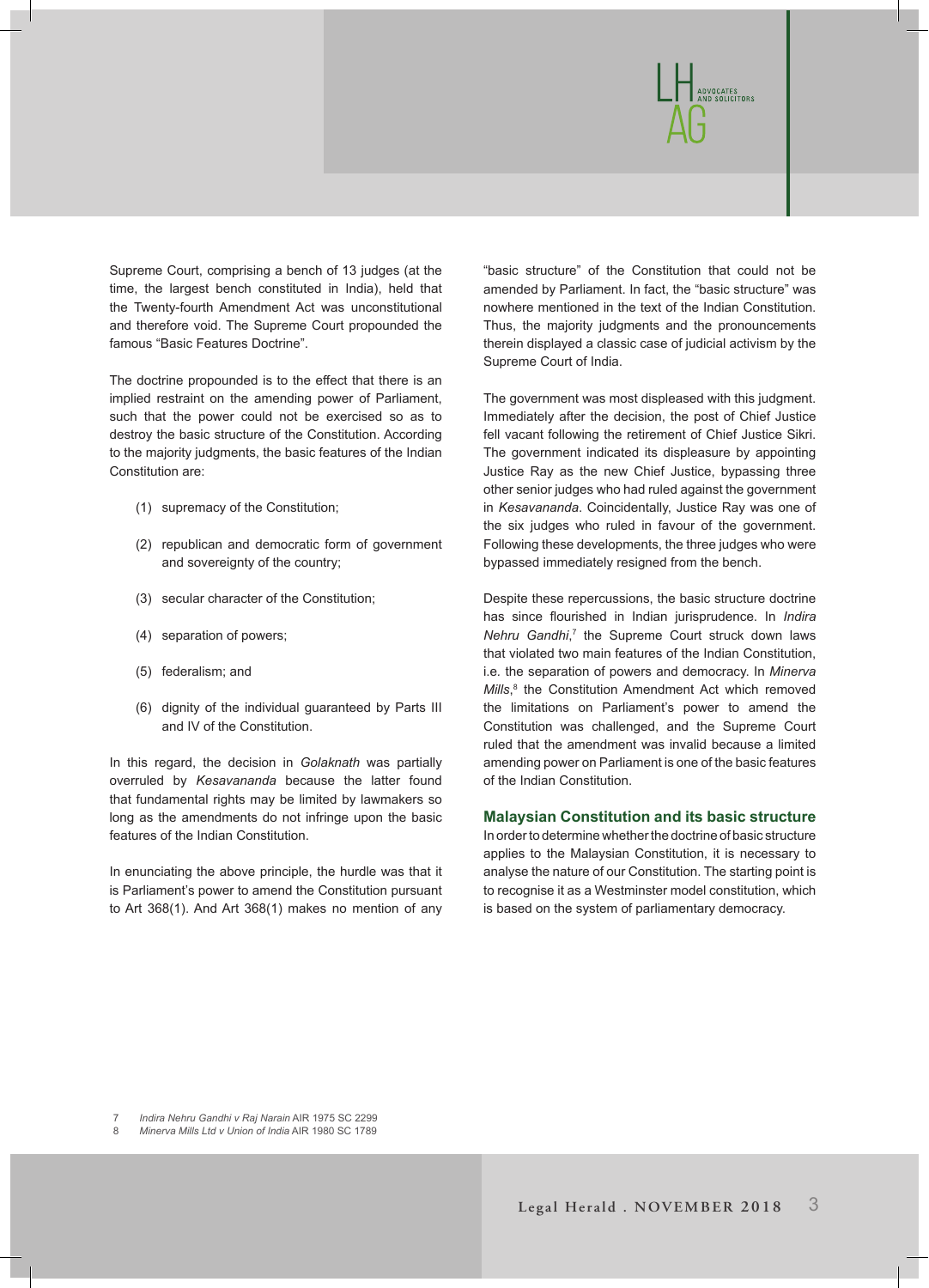In *Hinds*, 9 the Board of the Privy Council dealt with the doctrine of separation of powers in the context of a Westminster model constitution. It is clear from the advice of the Board, as delivered by Lord Diplock, that the separation of powers doctrine forms part of the basic structure of a constitution modelled along Westminster lines. His Lordship said that such constitutions:

"… were negotiated as well as drafted by persons nurtured in the tradition of that branch of the common law of England that is concerned with public law and familiar in particular with the basic concept of separation of legislative, executive and judicial power as it had been developed in the unwritten constitution of the United Kingdom."

And because of this:

"[A] great deal can be, and in drafting practice often is, left to necessary implication from the adoption in the new constitution of a governmental structure which makes provision for a legislature, an executive and a judicature. It is taken for granted that the basic principle of separation of powers will apply to the exercise of their respective functions by these three organs of government. Thus, the constitution does not normally contain any express prohibition on the exercise of legislative powers by the executive or of judicial powers by either the executive or the legislature. As respects the judicature, particularly if it is intended that the previously existing courts shall continue to function, the constitution itself may even omit any express provision conferring judicial power on the judicature. Nevertheless it is well established as a rule of construction applicable to constitutional instruments under which this governmental structure

is adopted that the absence of express words to that effect does not prevent the legislative, the executive and the judicial powers of the new state being exercisable exclusively by the legislature, by the executive and by the judicature respectively."

The case of *Hinds* was adopted in *Abdool Rachid Khoyratty*, <sup>10</sup> where Lord Steyn observed that:

"The idea of a democracy involves a number of different concepts. The first is that the people must decide who should govern them. Secondly, there is the principle that fundamental rights should be protected by an impartial and independent judiciary. Thirdly, in order to achieve a reconciliation between the inevitable tensions between these ideas, a separation of powers between the legislature, the executive, and the judiciary is necessary."

It may be gathered from the pronouncements in the foregoing cases and the authorities cited therein that at least three essential elements form the basic structure of a Westminster model constitution — the doctrine of separation of powers, the rule of law and an independent judiciary.

Depending on the peculiarities of the particular constitutional document, there may be other elements that may form part of the basic features of a constitution. For example, in the context of the Malaysian Constitution, the existence of constitutional monarchy is part of its basic structure. It is for the Malaysian judiciary to decide on the basic features of our Constitution on a case-by-case basis, which also means this aspect of our jurisprudence is still open for further development.

9 *Hinds v The Queen* [1976] 1 All ER 353

10 *State of Mauritius v Abdool Rachid Khoyratty* [2007] 1 AC 80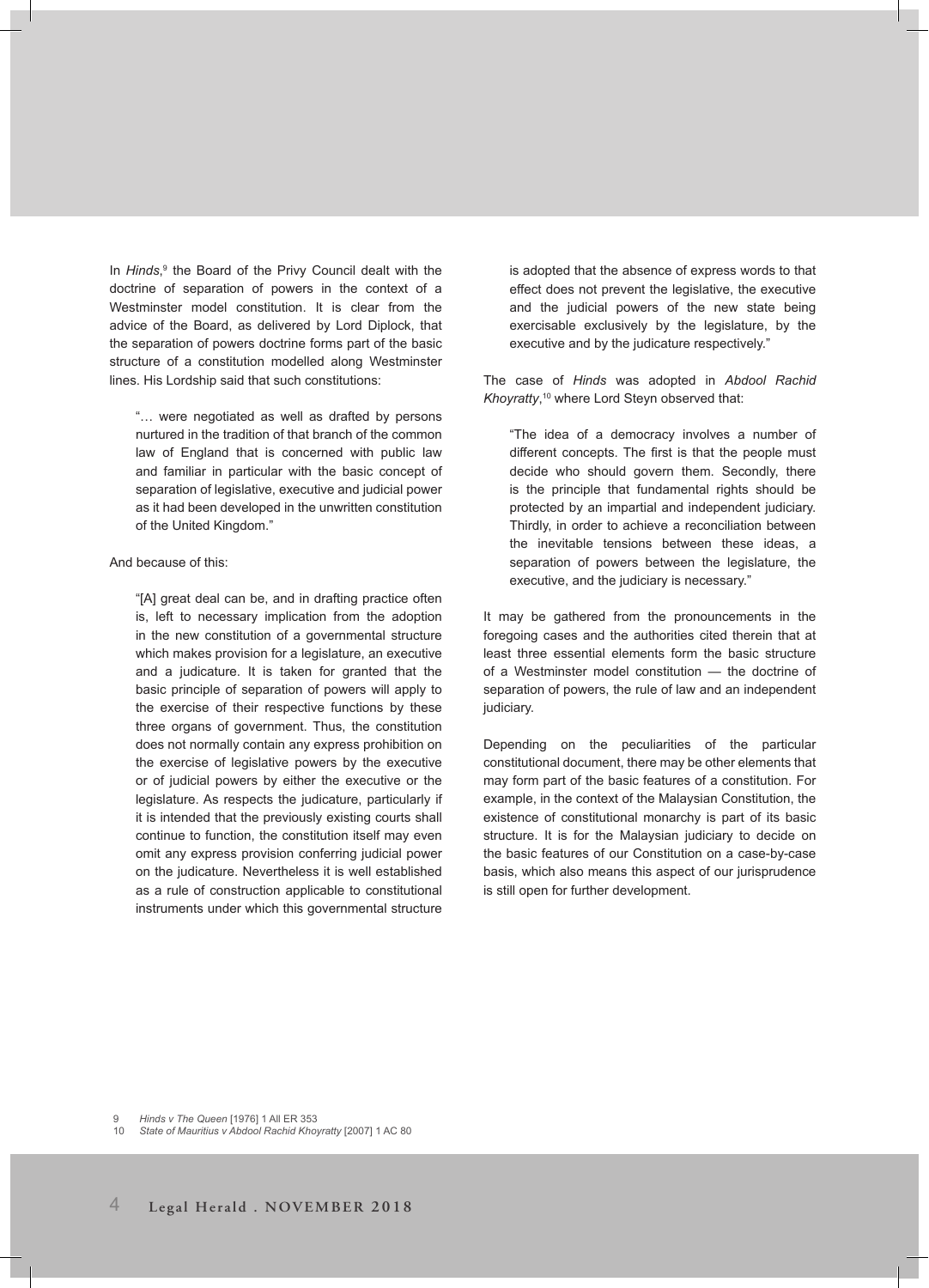

# **Rejection of the doctrine in Malaysia:** *Loh Kooi Choon*

Initially, our Federal Court showed reluctance to accept the doctrine of the basic structure of the constitution, as demonstrated in *Loh Kooi Choon*. **<sup>11</sup>** In that case, the plaintiff was arrested and detained under a warrant issued under the provisions of the Restricted Residence Enactment, but was not produced before a magistrate within 24 hours of his arrest as required by Art 5(4) of the Federal Constitution. He then brought an action for wrongful imprisonment. However, his action was dismissed on the ground that the police officers who made the arrest were protected from liability in tort by the Police Act 1967. Pending the appeal by the plaintiff, the Federal Constitution was retrospectively amended to exclude the application of Art 5(4) to an arrest and detention under the Enactment. This amendment was argued to be unconstitutional but the court decided otherwise.

Reliance was placed principally upon two decisions of the Indian Supreme Court, namely, *Shankari Prasad*12 and *Sajjan Singh*, 13 which rejected the argument that an Act amending the Indian Constitution could be struck down on the ground that it offended the latter's basic structure. Raja Azlan Shah FJ (as he then was), in delivering the judgment of the Federal Court, held:

"It is therefore plain that the framers of our constitution prudently realised that future context of things and experience would need a change in the Constitution, and they, accordingly armed Parliament with 'power of formal amendment'. They must be taken to have intended that, while the Constitution must be as solid and permanent as we can make it, there is no permanence in it. There should be a certain amount of flexibility so as to allow the country's growth. In any event they must be taken to have intended that

it can be adapted to changing conditions, and that the power of amendment is an essential means of adaptation. A Constitution has to work not only in the environment in which it was drafted but also centuries later.

…

"The framers of our Constitution have incorporated fundamental rights in Part II thereof and made them inviolable by ordinary legislation. Unless there is clear intention to the contrary, it is difficult to visualize that they also intended to make those rights inviolable by constitutional amendment. Had it been intended to save those rights from the operation of cl (3) of art 159, it would have been perfectly easy to make that intention clear by adding a proviso to that effect.

…

"There have also been strong arguments in support of a doctrine of implied restriction on the power of constitutional amendment. A short answer to the fallacy of this doctrine is that it concedes to the court a more potent power of constitutional through judicial legislation than the organ formally and clearly chosen by the Constitution for the exercise of the amending power."

The author views that the legal position on applicability of basic structure doctrine as propounded in *Loh Kooi Choon* was not conclusive for Malaysian jurisprudence. There are subsequent cases that arguably have left some room for the application of the basic structure doctrine. For example, in *Phang Chin Hock*, 14 the court did not rule that the basic structure doctrine was inapplicable in Malaysia:

11 *Loh Kooi Choon v Government of Malaysia* [1977] 2 MLJ 187 (FC)

12 *Supra,* n 6

13 *Sajjan Singh v State of Rajasthan* [1965] 1 SCR 933

14 *Phang Chin Hock v PP* [1980] 1 MLJ 70 (FC)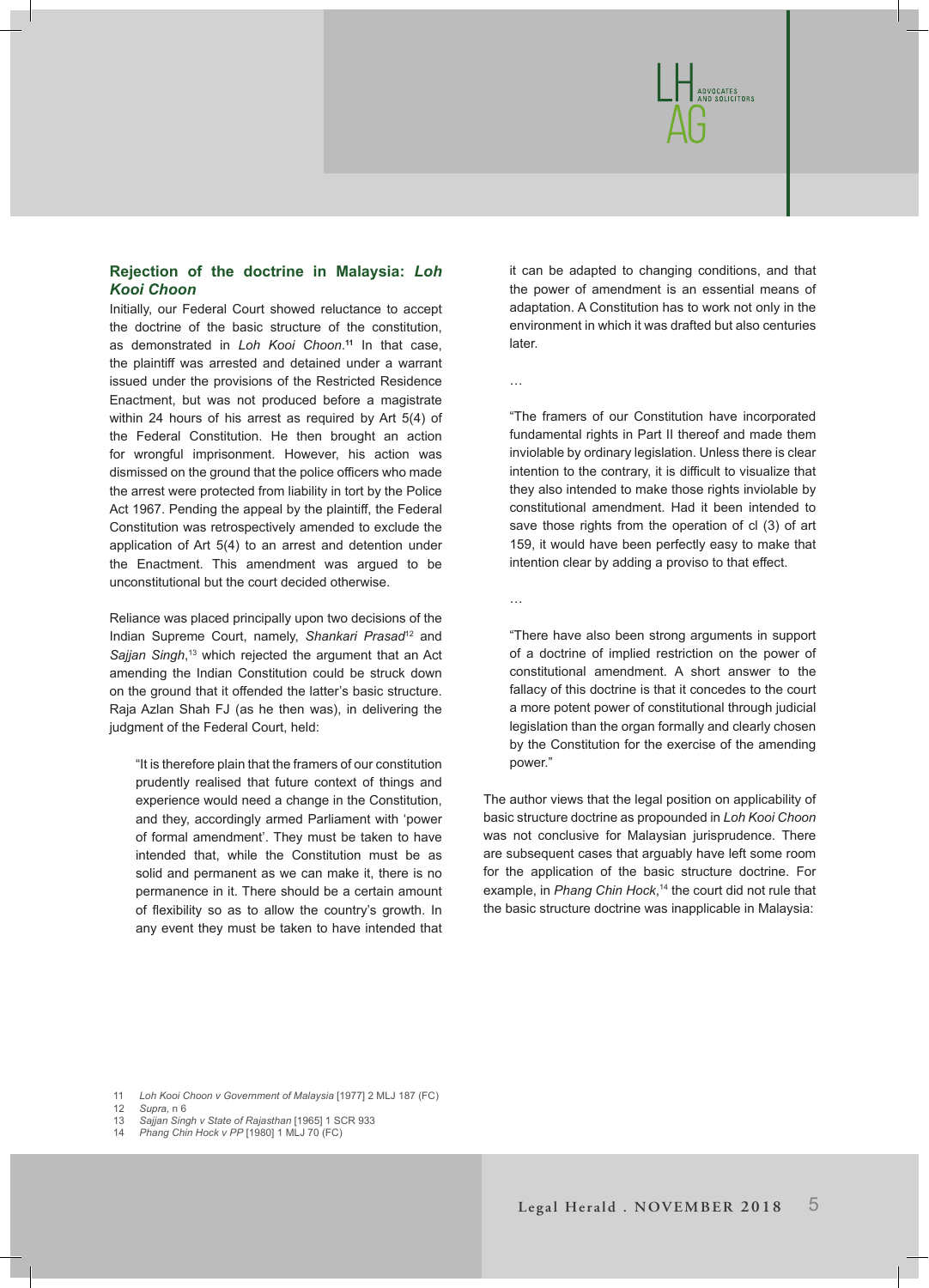"Finally, whatever the features of the basic structure of the Constitution may be, it is our view that none of the amendments complained of and none of the impugned provisions of Act 216 have destroyed the basic structure of the Constitution; and it is for this reason that we find it unnecessary to express our view on the question whether or not Parliament has power to so amend the Constitution as to destroy its basic structure."

Moreover, in *Mark Koding*, 15 the Federal Court held again:

"As regards the argument that the amendments complained of affected the basic structure of the constitution and are therefore unconstitutional, with great respect to Mr Heald, we have no difficulty in holding that they do not; and it was therefore unnecessary for us to consider the question whether or not Parliament has power to so amend the constitution as to alter its basic structure whatever that may be."

# **Gradual change of judicial attitude**

The next development is the separate judgment of Richard Malanjum CJ (Sabah & Sarawak) (as his Lordship then was) in *Kok Wah Kuan*. 16 The accused, then a minor, intentionally killed another child. He was later found guilty of murder. The trial court, acting under s 97(2) of the Child Act 2001, ordered the accused to be detained at the pleasure of His Majesty the Yang di-Pertuan Agong. The Court of Appeal, relying on the decisions of the Privy Council in *Liyanage*, <sup>17</sup> *Hinds*18 and *Mollison*, 19 struck down s 97(2) on the ground that it violated the doctrine of separation of powers, one of the basic features of the Federal Constitution.

The Federal Court reversed the judgment of the Court of Appeal. Except for Justice Richard Malanjum, four other Federal Court judges held that an Act of Parliament could not be struck down because it violated the doctrine of separation of powers as there was no express provision setting out the doctrine in the Constitution. The judgment by Abdul Hamid Mohamad PCA adopted a literal interpretation of Art 121 of the Constitution, an interpretation that is inconsistent with the spirit of the Constitution.

Nevertheless, Justice Richard Malanjum differed from the other four judges. Although his Lordship concurred with reversing the decision of the Court of Appeal,<sup>20</sup> his Lordship maintained that notwithstanding Art 121 of the Federal Constitution, the judicial power of the judiciary remains intact in the Constitution; that the jurisdiction and powers of the courts cannot be confined to federal law; and that the doctrines of separation of powers and the independence of the judiciary are basic features of our Constitution. The following portion of his Lordship's judgment is pertinent:

"[37] At any rate I am unable to accede to the proposition that with the amendment of Article 121(1) of the Federal Constitution (the amendment) the Courts in Malaysia can only function in accordance with what have been assigned to them by federal laws. Accepting such proposition is contrary to the democratic system of government wherein the courts form the third branch of the government and they function to ensure that there is 'check and balance' in the system including the crucial duty to dispense justice according to the law for those who come before them.

19 *Director of Public Prosecutions v Mollison* [2003] UKPC 6

<sup>15</sup> *Mark Koding v PP* [1982] 2 MLJ 120 (FC)

<sup>16</sup> *PP v Kok Wah Kuan* [2007] 6 CLJ 341 (FC)

<sup>17</sup> *Liyanage v The Queen* [1967] 1 AC 259

<sup>18</sup> *Supra*, n 9

<sup>20</sup> Justice Richard Malanjum held that s 97 of the Child Act 2001 is constitutional because it is still the court which imposes a sentence on a child convict consequential to its conviction order. In other words, his Lordship opined that s 97 of the Child Act 2001 is not inconsistent with the doctrine of separation of powers.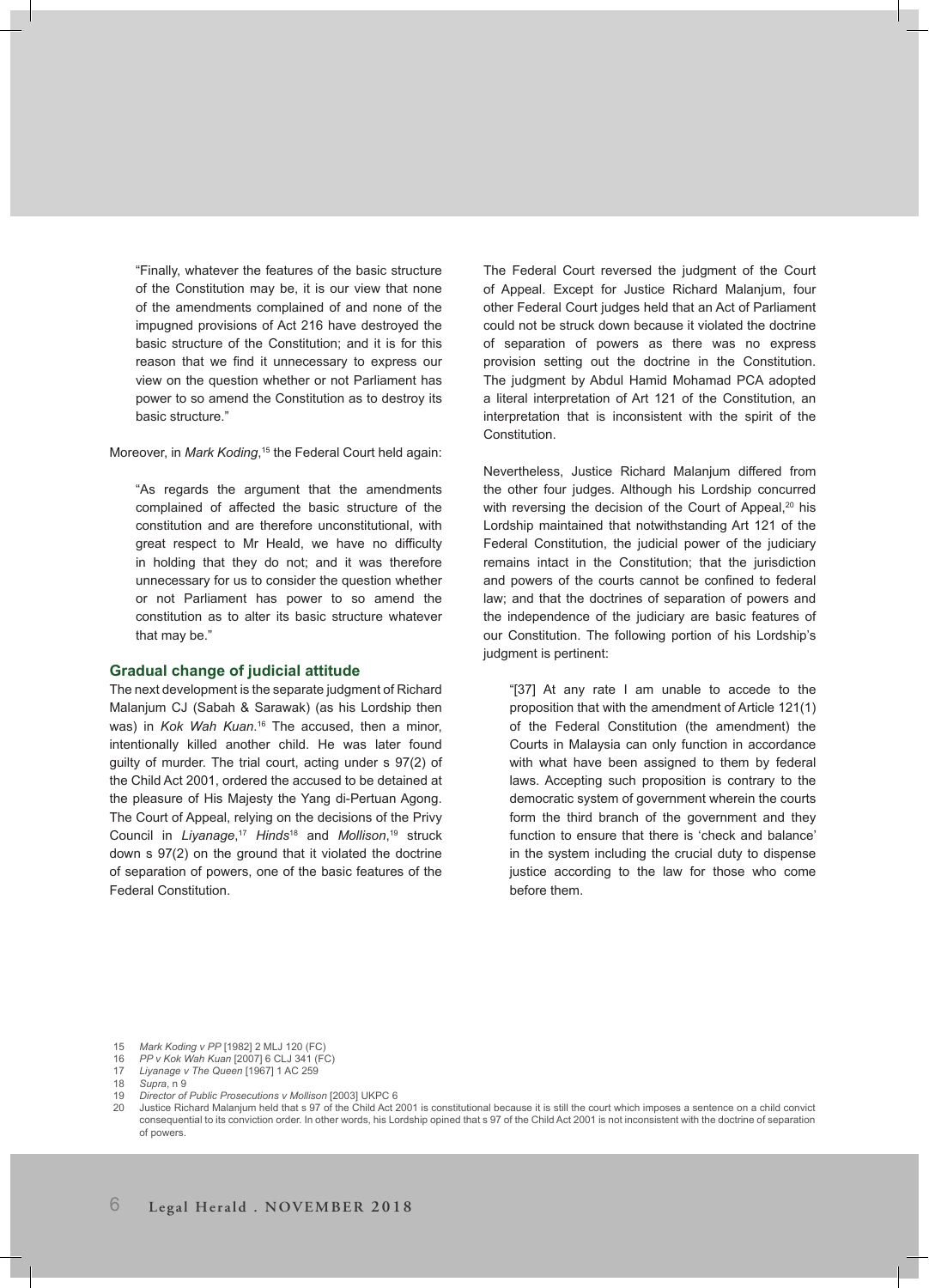

"[38] The amendment which states that 'the High Courts and inferior courts shall have such jurisdiction and powers as may be conferred by or under federal law' should by no means be read to mean that the doctrines of separation of powers and independence of the Judiciary are now no more basic features of our Federal Constitution. I do not think that as a result of the amendment our courts have now become servile agents of a federal act of Parliament and that the courts are now only to perform mechanically any command or bidding of a federal law.

Not too long after, the change in judicial attitude became more apparent. The first judicial pronouncement by our judiciary regarding acceptance of the basic structure doctrine is the case of *Sivarasa Rasiah*. 21 Gopal Sri Ram FCJ, in delivering the unanimous decision of the Federal Court, said:

"… it is clear from the way in which the Federal Constitution is constructed there are certain features that constitute its basic fabric. Unless sanctioned by the Constitution itself, any statute (including one amending the Constitution) that offends the basic structure may be struck down as unconstitutional. Whether a particular feature is part of the basic structure must be worked out on a case by case basis. Suffice to say that **the rights guaranteed by Part II which are enforceable in the courts form part of the basic structure of the Federal Constitution**. See *Kesavananda Bharati v State of Kerala* AIR 1973 SC 1461." [*Emphasis added*.]

The Court of Appeal in *Muhammad Hilman bin Idham*<sup>22</sup> subsequently followed this legal position:

"In this regard I feel that I should add that the Federal Court also went further to hold that the fundamental rights guaranteed by Part II of the Federal Constitution form part of the basic structure of the Federal Constitution, thereby giving recognition for the first time, albeit in a limited fashion, to the doctrine of basic structure of the Constitution as enunciated by the Supreme Court of India almost 40 years ago in the landmark case of *Kesavananda Bharati v State of Kerala* 1973 AIR SC 1461."

# **Another step forward:** *Semenyih Jaya*

The next case was *Semenyih Jaya*. 23 The Land Acquisition Act 1960 ("the Act") provides for the legal process by which the government may compulsorily acquire land held in private ownership. Initially, the Act vested the power to determine appeals (by way of a procedure called "land reference") against the value determined by the Land Administrator to compulsorily acquired land in a judge of the High Court. Later, Parliament made several amendments to the Act and inserted s 40D. By this amendment, the judge was to be assisted by two professional land valuers. The amendment also removed the judge's power to determine the value of the land and vested it in the assisting valuers. The appellant whose land was acquired under the amended procedure challenged the constitutionality of this amendment.

The Federal Court held that s 40D was unconstitutional as it purports to corrode the judicial power of the judiciary. The court even went further to hold that the constitutional amendment of 1988 was void as the judicial power is a basic structure of the Federal Constitution that cannot be taken away by Parliament.

21 *Sivarasa Rasiah v The Malaysian Bar* [2010] 2 MLJ 333

22 *Muhammad Hilman bin Idham v Kerajaan Malaysia & Ors* [2011] 6 MLJ 507

23 *Semenyih Jaya Sdn Bhd v Land Administrator of the District of Hulu Langat* [2017] 3 MLJ 561 (FC)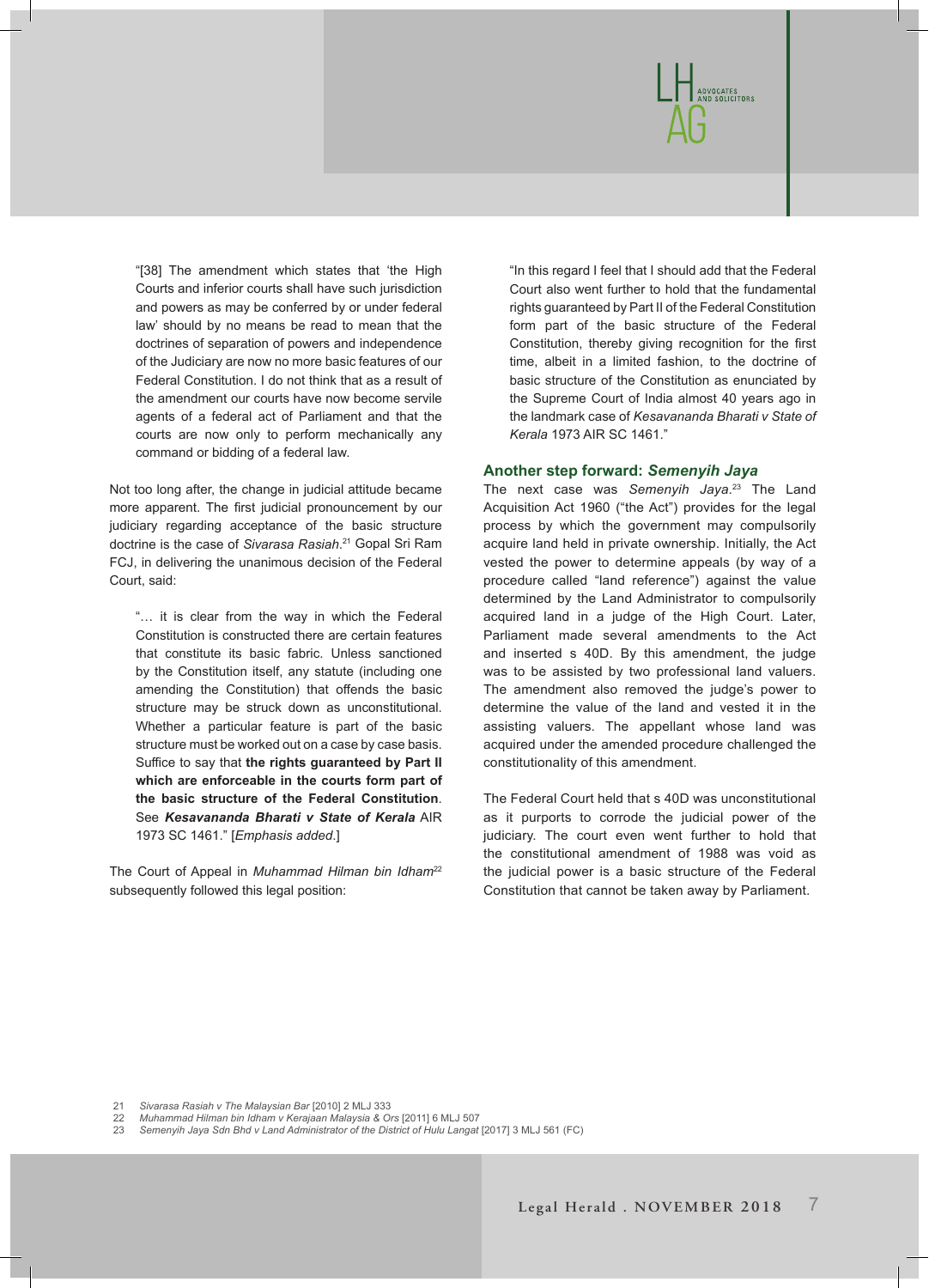In order to appreciate the judgment of the Federal Court, we have to understand our constitutional history. Originally, prior to the constitutional amendment of 1988, Art 121 of the Federal Constitution provided that the "judicial power of the Federation" shall be vested in the two High Courts, namely, the High Court of Malaya and the High Court of Sabah and Sarawak. The phrase "judicial power" was discussed in *Dato' Yap Peng*. 24

In that case, the Public Prosecutor, acting pursuant to s 418A of the Criminal Procedure Code ("CPC"), tendered his certificate requiring the case to be transferred to the High Court for trial without a preliminary inquiry, which was otherwise necessary. The constitutionality of this section was challenged. The (then) Supreme Court upheld the challenge and struck down the section. The principal ground was that the power to transfer a case was eminently a judicial power and, hence, the vesting by Parliament of that power in the hands of the Executive rendered the section invalid.

At the time this decision was made, the government was commanding a two-third majority in Parliament — sufficient in strength to pass an Act to amend any provision of the Constitution. Therefore, in 1988, Parliament passed an Act amending Art 121(1). It removed the phrase "judicial power". The article then merely declared that there shall be two High Courts (one in Malaya and the other in the States of Sarawak and Sabah), which are to have such jurisdiction and powers as may be conferred by federal law, that is to say, an Act of Parliament. This amendment to Art 121(1) means that judicial power of the courts is only derived from federal legislation and not the Constitution.

The unanimous decision by the Federal Court in *Semenyih Jaya*, as delivered by Justice Zainun Ali, may be summarised as follows:

- 1. The doctrine of the basic structure of the constitution applies to our Federal Constitution.
- 2. The doctrine of the separation of powers and the doctrine of the independence of the judiciary are part of the basic structure of the Federal **Constitution**
- 3. The amendment in 1988 that purported to remove the judicial power of the Federation from the courts and make them subject purely to federal law was invalid because it violated the basic structure of the Constitution.
- 4. Section 40D was unconstitutional because it violated the judicial power of the Federation which was vested in the High Courts by vesting that power in the professional valuers, whose only duty was to assist the court and not to usurp the function of the judge.

# *Indira Gandhi*

So far as the application of the doctrine of basic structure in Malaysia is concerned, the case of *Indira Gandhi*, 25 involving a Hindu couple with three children, is the most important of them all. Several years into the marriage, the couple's relationship soured. The husband left, converted to Islam and took physical custody of the youngest child, who was just 11 months old at the time.

He then took steps to convert the children to Islam. The conversion was registered. The wife sought to set aside the conversion in judicial review proceedings on the grounds that the conversion was not in accordance with the procedure as prescribed by the relevant Syariah Enactment of Perak. At the High Court, Justice Lee Swee Seng granted the relief sought. However, the Court of Appeal by majority reversed the decision on the ground

24 *PP v Dato' Yap Peng* [1987] 2 MLJ 311 (SC)

25 *Indira Gandhi v The Director of Islamic Affairs Perak* [2018] 1 MLJ 545 (FC)